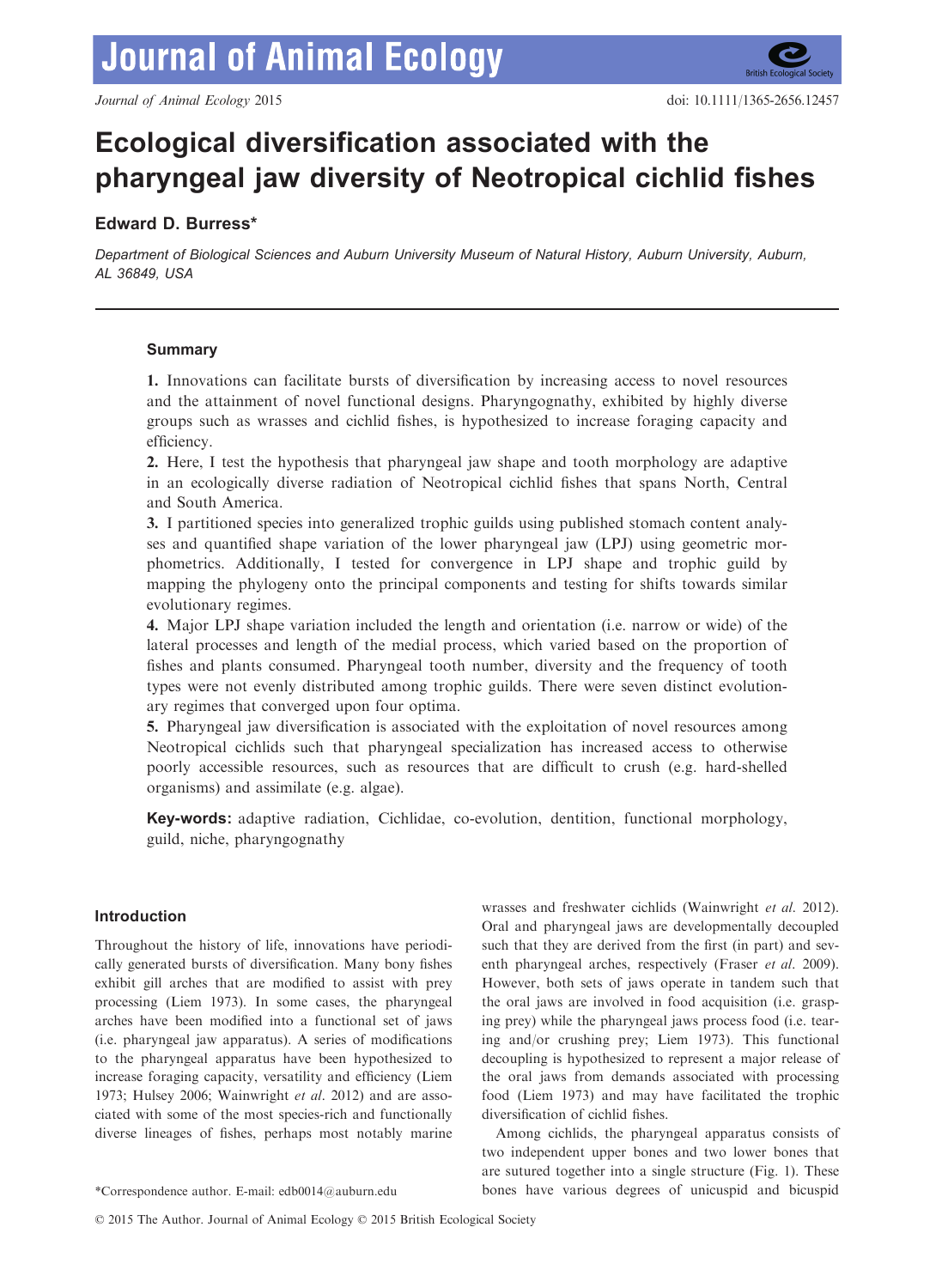# 2 E.D. Burress



Fig. 1. Representative lower pharyngeal jaw diversity among Neotropical cichlids: (a) Cichla intermedia, (b) C. flavescens, (c) Crenicichla minuano, (d) Parachromis dovii, (e) Geophagus abalios, (f) Crenicichla reticulata, (g) Tomocichla tuba, (h) Paraneetroplus maculicauda and (i) Aequidens diadema. Pharyngeal tooth types observed among Neotropical cichlids (adapted from Casciotta & Arratia 1993): (j) unicuspid, recurved: Cichla temensis; (k) generic bicuspid: Geophagus abalios; (l) molariform: Herichthys cyanoguttatus; (m) bevelled: Crenicichla scottii; (n) generic unicuspid, conical: Crenicichla scottii; (o) bicuspid, recurved: Parachromis dovii; and (p) bicuspid, crenulate: Crenicichla lugubris. Images are not to scale.

teeth that may be conical, flattened or molariform (Fig 1; Casciotta & Arratia 1993; Hulsey 2006). Well-developed musculature modulates these bones to allow for considerable manipulation of prey, ranging from crushing hardshelled organisms (i.e. snails and bivalves) to sifting minute edible items from mouthfuls of sediment, which would not be feasible tasks for oral jaws (Drucker & Jensen 1991; Hulsey 2006). A muscular sling contracts, pulling the lower pharyngeal jaw (LPJ) dorsally against the upper jaws, which are stabilized by and articulate with the neurocranium (Wainwright et al. 2012). LPJ shape and dentition are plastic (Huysseune 1995; Muschick et al. 2011; Gunter et al. 2013) and continuous pharyngeal tooth replacement allows for maintenance of tooth size, shape and number (Huysseune 1995). Thus, LPJ shape and dentition may respond to functional demands imposed by specific prey items (Hulsey et al. 2008).

The shape and dentition of the LPJ have been associated with the trophic characteristics of species. For example, using comparisons among species pairs, reinforcement of the LPJ and molariform teeth is associated with durophagy (i.e. specialization on hard-shelled organisms; Hulsey 2006). Hypertrophied LPJs enable more crushing force (Meyer 1989), thereby reducing handling time associated with manipulating hard-shelled prey (Hulsey, Hendrickson & de León 2005). Robust, molariform teeth are often located along the posterior midline where most structural stress is concentrated during mastication of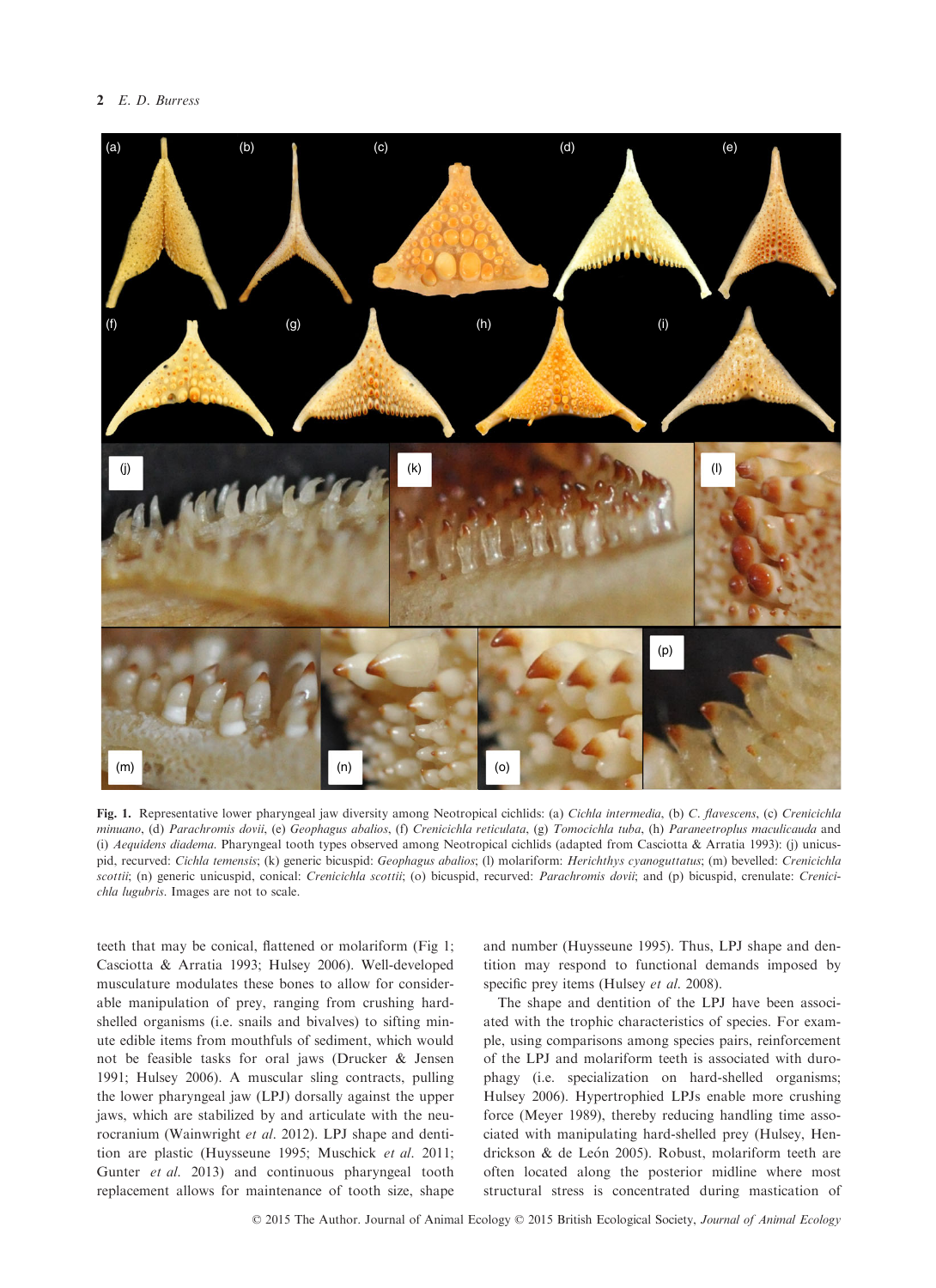difficult to crush prey (Hulsey et al. 2008). Durophagy has been a key axis of divergence during speciation of some river- and lake-dwelling cichlids (Kidd, Kidd & Kocher 2006; Burress et al. 2013a) and is a frequent source of polymorphism (Hulsey et al. 2008). Among other guilds, associations between form and function of the pharyngeal jaws are less established. Many types of pharyngeal dentition are adapted for piscivory, such as recurved unicuspid, bevelled and bicuspid crenulate teeth (Witte & Barel 1976). Among piscivores, where prey does not require crushing force, but is instead consumed whole, the LPJ is often reduced and the teeth are adapted for merely grasping prey (Hellig et al. 2010; Burress et al. 2013a). Reduced LPJ morphology has also been linked to shifts towards utilization of pelagic resources (Barluenga et al. 2006). Links between pharyngeal jaw morphology and ecological guilds, such as omnivory, herbivory and zooplanktivory, are hypothetical, but many potential associations have recently been proposed (Burress 2014).

Cichlids exhibit fast rates of speciation and phenotypic diversification among fishes (Near et al. 2013; Rabosky et al. 2013). Pharyngognathy is hypothesized to represent one of a few key innovations that facilitated the ecological diversification and subsequent proliferation of cichlids (Liem 1973; reviewed in Burress 2014). This dynamic apparatus emerged via functional and morphological reorganization and subsequent integration of existing muscles and bones; thus, functional specialization may occur without altering the modularity of the various components (Liem 1973). Therefore, small structural modifications in shape or dentition may be sufficient for dramatic and rapid movement across regions of the adaptive landscape (Liem 1973). The adaptive value of pharyngeal shape and dentition is well documented among specific lineages or populations cichlids (Hulsey 2006; Hulsey et al. 2008; Burress et al. 2013a); however, this has not been explicitly tested using a large clade within a single analytical framework (Burress 2014). Here, I formally test this facet of the hypothesized utility of pharyngeal diversification: that LPJ shape and tooth morphology are associated with resource exploitation across trophic guilds in a transcontinental adaptive radiation of Neotropical cichlid fishes.

# Materials and methods

I dissected the LPJ of 146 individuals from 45 Neotropical cichlid species accessioned in the Auburn University Museum of Natural History. The LPJ was photographed in occlusal view using a mounted Nikon D5100 digital camera (Nikon Corporation, Tokyo, Japan). I used 17 landmarks that describe the orientation and length of the medial and lateral processes, size of the dentigerous area and curvature of the LPJ (Fig. S1, Supporting information). Sliding landmarks were equally spaced along the lateral and posterior margins (Fig. S1). Sliding landmarks are not associated with a homologous structure, but are used to quantify the curvature of an object. Photographs were digitized and landmarked using TPSUTIL (Rohlf 2004) and TPSDIG2 (Rohlf 2006), respectively. I used Procrustes fit to generate a consensus shape

and remove variation associated with size and rotation using tpsRelw (Rohlf 2007). I then used these coordinates to generate phylogenetic principal components using the phyl.pca command, which is part of the phytools package in R (Revell 2009). Phylogenetic PCA generates variables that describe major axes of shape variation after the removal of phylogenetic correlation (Revell 2009). See below for details of the phylogeny used in this analysis. Accession numbers and additional information about the material examined are listed in Table S1.

I partitioned species into generalized trophic guilds using existing literature (Table 1): obligate and facultative piscivores, invertivore (i.e. soft bodied), sifting and non-sifting omnivores, molluskivores and herbivores. Obligate piscivores consume almost exclusively fishes, whereas facultative piscivores consume primarily fishes (i.e. >55% by volume) but may consume lesser fractions of invertebrates. Sifting and non-sifting omnivores were separated based on descriptions of their feeding behaviour and morphologies (López-Fernández et al. 2012, 2014; Arbour & López-Fernandez 2013). Invertivores, molluskivores and herbivores were coded based on invertebrates, mollusks and plant material representing their primary prey item, respectively. The use of categories to define trophic patterns that are continuous is admittedly limited and subjective. For example, omnivory is ubiquitous and varies widely among species (Burress 2014). Thus, owing to this limitation, I also used continuous variables (i.e. proportions of prey items) based on detailed stomach content analyses (Table S2). Itemized proportions were pooled into three generalized categories: plants, invertebrates and fishes that were conserved across most published analyses. Values were taken directly from text, tables or estimated from figures if necessary. If results were partitioned across age classes, seasons or habitats, all such categories were pooled, except with respect to age classes of piscivores due to the well-established ontogeny of piscivory (Winemiller 1989; Burress et al. 2013b). In such cases, only adult classes were considered. I used linear regressions to test whether the proportion of these prey items could predict LPJ shape (i.e. pPCs). Pharyngeal dentition was quantified by counting the number of teeth using a dissecting microscope. Intact, broken and missing teeth were included in counts. I compared the number of pharyngeal teeth among trophic guilds using Tukey's Honestly Significant Difference (HSD) post hoc tests. All statistics were performed in R. I also recorded the presence of specialized dentition types based on those described by Casciotta & Arratia (1993): (i) posteriorly recurved unicuspid, (ii) anteriorly recurved unicuspid, (iii) anteriorly recurved bicuspid, (iv) crenulate bicuspid, (v) bevelled and (vi) molariform. All species had (at least) generic conical unicuspid or bicuspid dentition and were thus not considered specialized, unless they were enlarged, recurved and positioned along the posterior margin. Terms used in reference to the different regions and aspects of the LPJ are illustrated in Fig. S2.

To evaluate LPJ shape and dietary convergence (or divergence) among Neotropical cichlids, I estimated the phylogeny and divergence times using BEAST (Drummond et al. 2012) based on the input file from López-Fernández et al. (2013a; doi: [10.5061/](http://dx.doi.org/10.5061/dryad.34621) [dryad.34621](http://dx.doi.org/10.5061/dryad.34621)), which included five loci (cytb, 16S, ND4, RAG2 and S7 intron 1) for 166 species of cichlids (originally from López-Fernández, Winemiller & Honeycutt, 2010). Some additional sequences (Crenicichla minuano and C. scottii) were also added (originally from Piálek et al. 2012). Settings were unchanged such as clades were constrained to be monophyletic, speciation priors, models of sequence evolution across gene

© 2015 The Author. Journal of Animal Ecology © 2015 British Ecological Society, Journal of Animal Ecology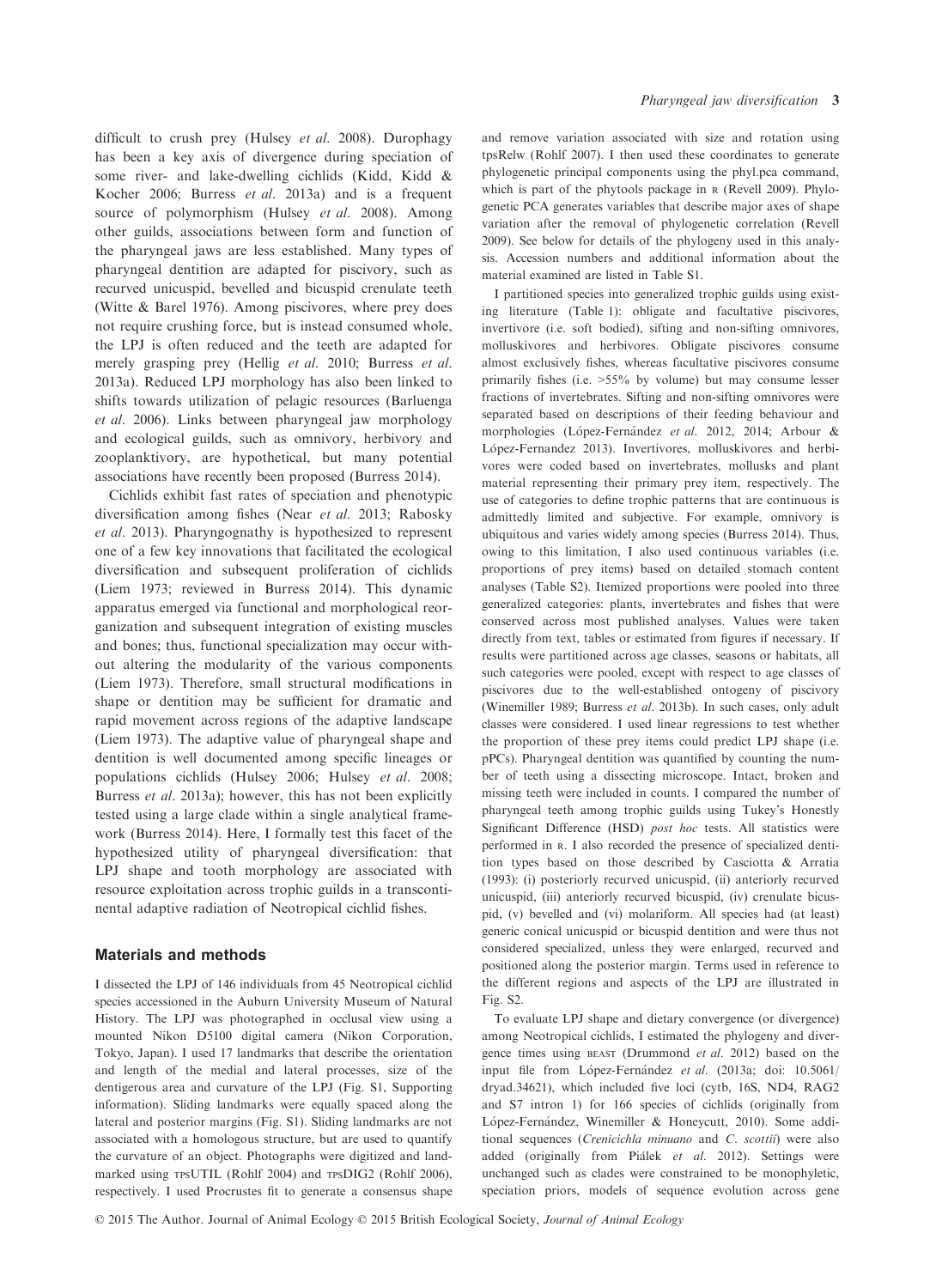# 4 E. D. Burress

Table 1. Forty-five Neotropical cichlid species examined in this study and references used to categorize species into generalized trophic guilds. Subguilds consist of obligate (O) and facultative (F) piscivores and sifting (S) and non-sifting (NS) omnivores. Abbreviations correspond to Fig. 2

| Species                    | $\boldsymbol{N}$ | Abbreviation | Guild          | References                                     |
|----------------------------|------------------|--------------|----------------|------------------------------------------------|
| Acarichthys heckelii       | 5                | Ac he        | Omnivore-NS    | Hawlitschek, Yamamoto & Carvalho-Neto (2013)   |
| Acaronia nassa             | $\overline{4}$   | Ac na        | Piscivore-F    | de Mérona & Rankin de Mérona (2004)            |
| Amphilophus citrinellus    | $\overline{c}$   | Am ci        | Omnivore-NS    | Elmer et al. $(2010)$                          |
| Andinoacara pulcher        | $\overline{4}$   | An pu        | Omnivore-NS    | Winemiller, Kelso-Winemiller & Brenkert (1995) |
| Apistogramma hoignei       | $\overline{c}$   | Ap_ho        | Omnivore-NS    | López-Fernández et al. (2012)                  |
| Archocentrus centrarchus   | $\mathbf{1}$     | Ar ce        | Omnivore-NS    | Winemiller, Kelso-Winemiller & Brenkert (1995) |
| Astatheros robertsoni      | $\overline{c}$   | As ro        | Omnivore-S     | Winemiller, Kelso-Winemiller & Brenkert (1995) |
| Astronotus ocellatus       | 5                | As oc        | Invertivore    | López-Fernández et al. (2012)                  |
| Australoheros facetus      | $\overline{c}$   | Au fa        | Omnivore-NS    | Yafe et al. (2002)                             |
| Biotodoma wavrini          | $\overline{4}$   | Bi wa        | Omnivore-NS    | López-Fernández et al. (2012)                  |
| Caquetaia kraussii         | 3                | Ca kr        | Piscivore-F    | Winemiller (1989)                              |
| Chaetobranchus flavescens  | 5                | $Ch_f$       | Zooplanktivore | de Mérona & Rankin de Mérona (2004)            |
| Cichla monoculus           | $\overline{c}$   | Ci mo        | Piscivore-O    | de Mérona & Rankin de Mérona (2004)            |
| Cichla orinocensis         | $\mathbf{1}$     | $Ci$ or      | Piscivore-O    | López-Fernández et al. (2012)                  |
| Cichla temensis            | 5                | $Ci$ _te     | Piscivore-O    | López-Fernández et al. (2012)                  |
| Cichlasoma orinocense      | $\overline{4}$   | Ci on        | Invertivore    | López-Fernández et al. (2012)                  |
| Cichlasoma urophthalmus    | $\overline{c}$   | Ci ur        | Omnivore-NS    | Hinojosa-Garro et al. (2013)                   |
| Crenicichla lugubris       | 5                | $Cr_1u$      | Piscivore-F    | López-Fernández et al. (2012)                  |
| Crenicichla minuano        | 6                | Cr mi        | Molluskivore   | Burress et al. (2013a)                         |
| Crenicichla scottii        | 5                | Cr sc        | Piscivore-F    | Burress et al. (2013b)                         |
| Crenicichla wallacii       | $\mathbf{1}$     | Cr wa        | Invertivore    | López-Fernández et al. (2012)                  |
| Cryptoheros nigrofasciatus | 3                | Cr ni        | Herbivore      | Winemiller, Kelso-Winemiller & Brenkert (1995) |
| Cryptoheros spilurus       | $\overline{4}$   | $Cr$ sp      | Herbivore      | Cochran-Biederman & Winemiller (2010)          |
| Dicrossus filamentosus     | 3                | Di fi        | Invertivore    | López-Fernández et al. (2012)                  |
| Geophagus abalios          | 5                | Ge ab        | Omnivore-S     | López-Fernández et al. (2012)                  |
| Geophagus dicrozoster      | $\overline{4}$   | Ge di        | Omnivore-S     | López-Fernández et al. (2012)                  |
| Geophagus steindachneri    | 3                | Ge st        | Omnivore-S     | López-Fernández et al. (2012)                  |
| Geophagus surinamensis     | $\overline{c}$   | Ge su        | Omnivore-S     | Winemiller, Kelso-Winemiller & Brenkert (1995) |
| Guianacara stergiosi       | 3                | $Gu_st$      | Omnivore-NS    | López-Fernández et al. (2012)                  |
| Gymnogeophagus rhabdotus   | $\overline{c}$   | Gy rh        | Omnivore-S     | Yafe et al. (2002)                             |
| Herichthys cyanoguttatus   | $\overline{c}$   | He cy        | Molluskivore   | Hulsey et al. (2006)                           |
| Heros severus              | 5                | He_se        | Omnivore-NS    | López-Fernández et al. (2012)                  |
| Hoplarchus psittacus       | 5                | Ho ps        | Omnivore-NS    | López-Fernández et al. (2012)                  |
| Hypsophrys nicaraguensis   | 1                | Hy ni        | Herbivore      | Higham et al. (2006)                           |
| Hypsophrys nematopus       | $\mathbf{1}$     | Ne ne        | Herbivore      | Burcham (1988)                                 |
| Mesonauta festivum         | 4                | Me fe        | Invertivore    | Winemiller et al. (2011)                       |
| Mikrogeophagus ramirezi    | $\overline{4}$   | Mi ra        | Invertivore    | López-Fernández et al. (2012)                  |
| Parachromis dovii          | $\mathbf{1}$     | Pa_do        | Piscivore-F    | Winemiller, Kelso-Winemiller & Brenkert (1995) |
| Paraneetroplus maculicauda | $\mathbf{1}$     | Pa_ma        | Herbivore      | Cochran-Biederman & Winemiller (2010)          |
| Petenia splendida          | 3                | Pe sp        | Piscivore-F    | Cochran-Biederman & Winemiller (2010)          |
| Satanoperca daemon         | 5                | Sa_da        | Omnivore-S     | López-Fernández et al. (2012)                  |
| Satanoperca mapiritensis   | 3                | Sa_ma        | Omnivore-S     | López-Fernández et al. (2012)                  |
| Symphysodon discus         | $\mathbf{1}$     | Sy di        | Omnivore-NS    | Crampton (2008)                                |
| Thorichthys meeki          | 7                | Th me        | Molluskivore   | Cochran-Biederman & Winemiller (2010)          |
| Tomocichla tuba            | $\overline{4}$   | To_tu        | Herbivore      | Winemiller, Kelso-Winemiller & Brenkert (1995) |

partitions, divergence time calibrations, settings of the uncorrelated relaxed clock model (Drummond et al. 2012) and MCMC settings. Analysis was performed using BEAST v1.8.0 and BEAGLE library v2.1 on the CIPRES Web Portal (Miller, Pfeiffer & Schwartz 2010; Ayres et al. 2011; Drummond et al. 2012). Convergence was assessed with TRACER v1.5 (Rambaut & Drummond 2009), and the maximum clade credibility tree was computed from the posterior distribution of trees with 10% burnin using TREEANNOTATOR v1.7.5 (Rambaut & Drummond 2007). The tree was then pruned using the ape package in R.

To estimate ancestral states, I mapped the phylogeny onto pPC1 and pPC2 (i.e. phylomorphospace) using MESQUITE v2.75 (Maddison & Maddison 2011). In this procedure, internal (i.e.

ancestral) node values are estimated using weighted squaredchange parsimony (Maddison 1991; Revell et al. 2007). The resulting phylomorphospace depicts both the magnitude and the direction of shape change along each branch. Lastly, I estimated the evolutionary history of trophic guild diversification using maximum-likelihood (mk1 model) character state reconstruction in Mesquite. Maximum-likelihood analyses find the ancestral states (e.g. internal nodes) that maximize the probability that the observed character states (e.g. terminal nodes) would evolve under a stochastic model of evolution (Schluter et al. 1997; Pagel 1999). The data matrix was coded using the previously described trophic guilds (Table 1). This reconstruction was then overlaid onto phylomorphospace so that the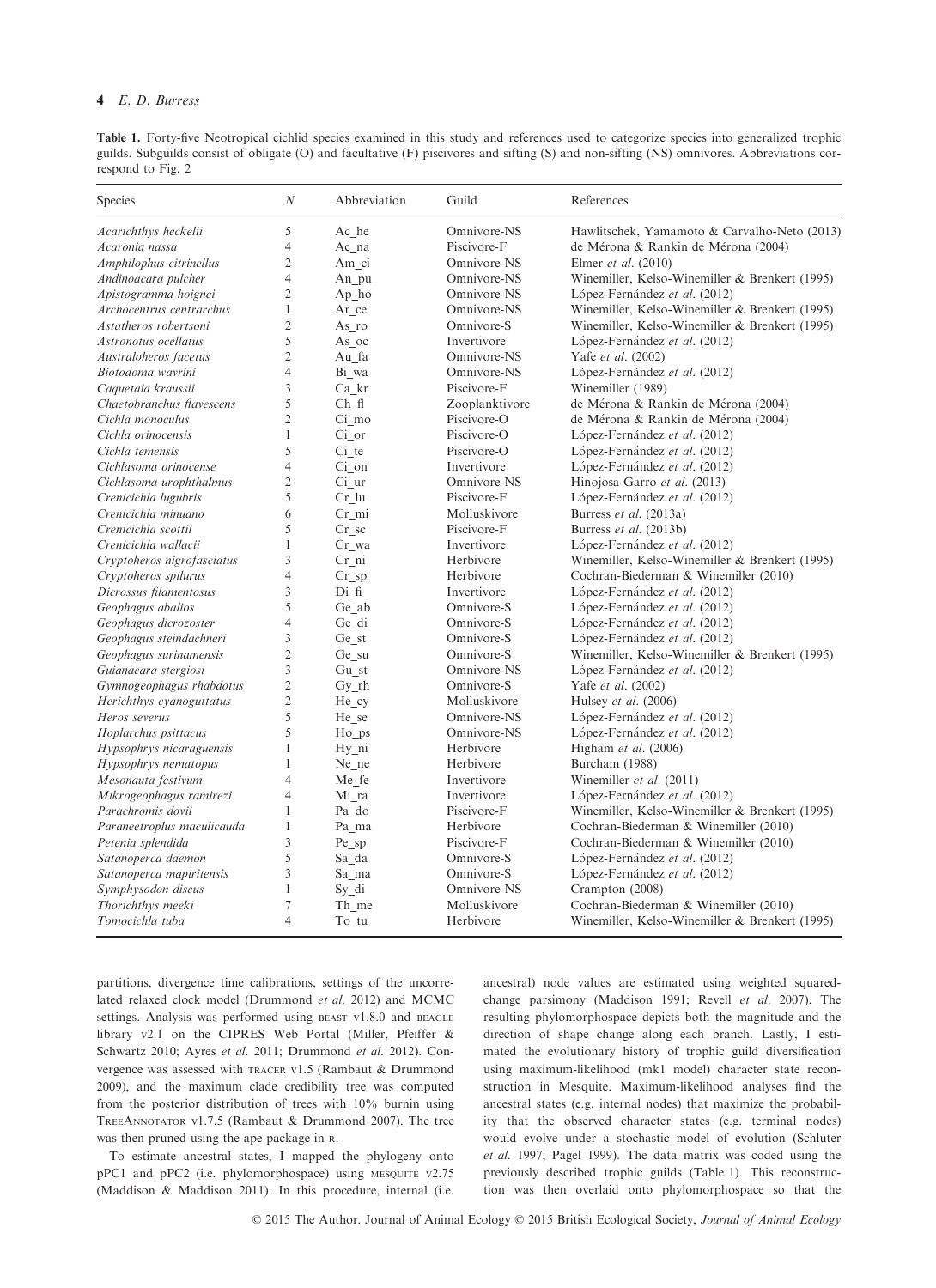

Fig. 2. Size and phylogeny corrected shape variation of the lower pharyngeal jaw among 45 Neotropical cichlid species. Colours correspond to generalized trophic guilds: obligate piscivore (pink), facultative piscivore (red), invertivore (orange), sifting omnivore (light blue), non-sifting omnivore (dark blue), molluskivore (purple), herbivore (green) and zooplanktivore (brown). Images are meant to serve as examples of jaws associated with the extremes of morphospace. For references to colour see the online version.

evolution of LPJ shape and trophic guild could be interpreted simultaneously.

To access the adaptive landscape, and quantify convergence, I used SURFACE analysis (Ingram & Mahler 2013), which uses stepwise Akaike Information Criterion to locate regime shifts  $(k)$ on the phylogeny and then identify whether these shifts are towards convergent regimes. This process involves iteratively adding regime shifts to a Hansen model, then iteratively removing shifts to identify convergent regimes  $(k')$ . The reduction in complexity  $(k-k')$  corresponds to the number of regimes that can be collapsed into an existing regime (i.e. convergence;  $\Delta k$ ). Distinct LPJ shape evolutionary regimes were visualized by overlaying the convergent and non-convergent regimes onto the phylogeny. Additionally, these regimes, and estimated optima, were projected onto LPJ morphospace to visualize the adaptive landscape associated with Neotropical cichlid LPJ diversity. To test whether convergence was significantly different than could result from a null expectation, I generated 100 simulated data sets under a 'null' model using the surfaceSimulate function (Ingram & Mahler 2013). I then tested for convergence  $(\Delta k)$  using these simulated data and calculated the probability of the observed data based on the null distribution.

# **Results**

## pharyngeal shape

Shape analysis resulted in two biologically meaningful pPCs: pPC1 described 621% of the total variation and represents variation between narrow to broadly spaced lateral processes; and pPC2 described 208% of the total variation and represents variation between long and short lateral processes with small and large dentigerous areas, respectively. Invertivores and herbivores are associated with the extremes of positive pPC1 values (i.e. widely spaced lateral processes; Fig. 2a). Invertivores, herbivores and non-sifting omnivores have converged in this region of morphospace. Molluskivores occupy a unique region of morphospace along the extremes of both positive pPC1 and negative pPC2 values (e.g. Thorichthys and Herichthys; Fig. 2a), reflecting their short, widely spaced lateral processes and large dentigerous areas. Omnivores occupy a large region of morphospace that overlaps all other guilds except molluskivores (Fig. 2a). Piscivores exhibit two discrete LPJ morphologies, those associated with negative pPC1 and near-zero pPC2 values (e.g. Cichla and Petenia) and those associated with positive pPC1 and pPC2 values (e.g. Crenicichla, Acaronia, Caquetaia and Parachromis; Fig. 2a). The zooplanktivore (e.g. Chaetobranchus flavescens) had a LPJ shape similar to that of some piscivores (Fig. 2a). The proportion of fishes consumed significantly predicted pPC1 ( $R^2 = 0.198$ ;  $F_{1,44} = 10.61$ ;  $P = 0.0022$ ) and exhibited a non-significant trend with pPC2  $(R^2 = 0.078; F_{1,44} = 3.66; P = 0.062)$ such that piscivory tends to increase with longer lateral processes and small dentigerous areas, respectively (Fig. 3). The proportion of plants consumed also predicted pPC1 ( $R^2 = 0.158$ ;  $F_{1,44} = 8.08$ ;  $P = 0.0069$ ), but did not predict pPC2 ( $R^2 = 0.047$ ;  $F_{1,44} = 2.12$ ;  $P = 0.15$ ) such that herbivory is associated with short, widely spaced lateral processes (Fig. 3). However, the proportion of invertebrates consumed did not predict pPC1 ( $R^2$  = 0.002;  $F_{1,44} = 0.082$ ;  $P = 0.776$ ) or pPC2 ( $R^2 = 0.006$ ;  $F_{1,44} = 0.246$ ;  $P = 0.622$ ) (Fig. 3). PC1 and PC2 likely represent continua between high and low degrees of processing potential (i.e. tearing) before ingestion and high and low potential for crushing force, respectively.

## pharyngeal dentition

The number of pharyngeal teeth varied among trophic guilds, with obligate piscivores (e.g. Cichla) having significantly more teeth than other guilds (Fig. 4a). Sifting

© 2015 The Author. Journal of Animal Ecology © 2015 British Ecological Society, Journal of Animal Ecology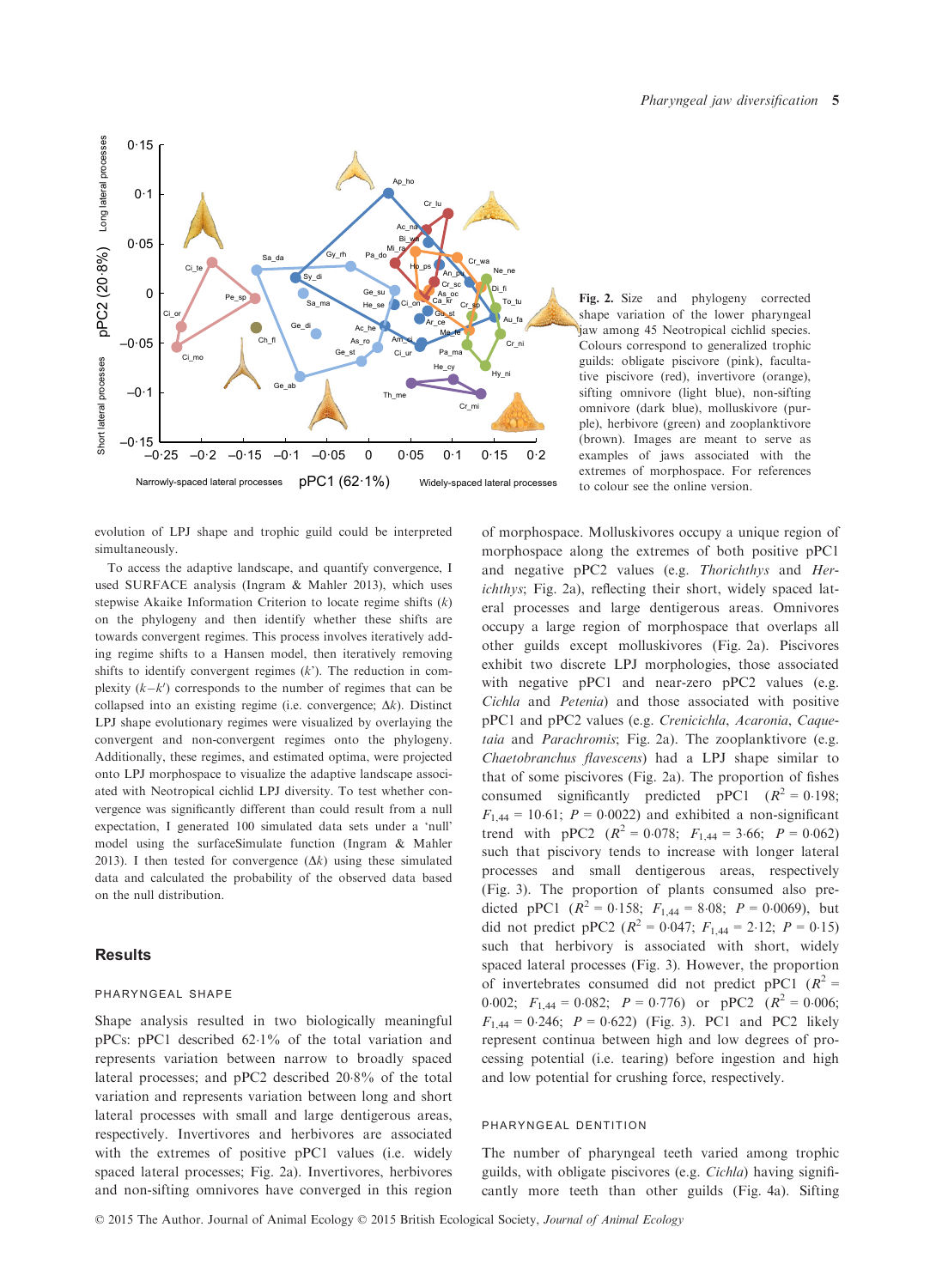omnivores had significantly more pharyngeal teeth than non-sifting species (Fig. 4a). Invertivores and molluskivores had the least numbers of teeth (Fig. 4a). I observed all pharyngeal tooth types discussed by Casciotta & Arratia (1993) (Fig. 1). Pharyngeal tooth diversity (Fig. 4b) varied among trophic guilds, such that dentition types were not evenly distributed among guilds (Fig. 4c). Facultative piscivores had the most diverse pharyngeal dentition. Bevelled unicuspid and bicuspid crenulate teeth were exclusively associated with facultative piscivores (Fig. 4c) and were positioned along the lateral and posterior margins, respectively (Fig. 1). Obligate piscivores (e.g. Cichla) and a zooplanktivore (e.g. Chaetobranchus flavenscens) had poor pharyngeal tooth diversity, possessing exclusively posteriorly recurved unicuspid and anteriorly recurved bicuspid dentition, respectively (Fig. 4b,c). Invertivores, molluskivores, omnivores and herbivores had similar diversity (Fig. 4b), but differed in the frequency of tooth types (Fig. 4c). Many species of all guilds had anteriorly recurred teeth along the posterior margin. Among piscivores, these were typically unicuspid and conical or weakly laterally compressed. These teeth among omnivores and herbivores were bicuspid and strongly laterally compressed into blade-like structures.

#### evolutionary regimes and convergence

The evolutionary relationships recovered in the MMC tree (Fig. S3) were consistent with those of López-Fernández et al. (2013a,b) and Říčan et al. (2013) and indicate several cases of convergence in both trophic guild and LPJ morphology. Omnivory (i.e. sifting or non-sifting) was estimated as the ancestral trophic state of all major clades (Fig S3). Molluskivory evolved independently at least twice, within Crenicichla and the Thorichthys+Herichthys clade (Fig. S3). Piscivory evolved independently at least six times (Fig. S3). Invertivory and herbivory also appear to have evolved multiple times among disparate lineages (Fig. S3). Ancestral state reconstruction of LPJ shape suggests that the ancestral LPJ shape is associated with extant omnivorous (e.g. sifting and non-sifting) species and ancestral nodes estimated to be omnivorous (Fig. 5). Additionally, shifts in dietary patterns, such as towards piscivory, herbivory and molluskivory, appear to coincide with shifts towards LPJ shapes along the periphery of phylomorphospace (Fig. 5). There were seven evolutionary regimes in LPJ shape diversification (Table S3; Fig. 6), which resulted in shifts towards four optima estimated using SURFACE analysis (Table S3; Fig 6b,c). Most species exhibited a non-convergent regime associated with widely spaced lateral processes (i.e. positive pPC1 values; Fig. 6a, b). A second non-convergent regime occurred within the clade containing Geophagus and Gymnogeophagus (Fig. 6a). There were also two cases of convergent regimes. First, Petenia splendida, C. flavescens and three Cichla species exhibit shifts towards convergent regimes, namely LPJ morphologies characterized by elongate, narrowly spaced

lateral processes (Fig. 6a,b,d). Secondly, Symphysodon discus, Apistogramma hoignei, Satanoperca daemon and Satanoperca mapiritensis exhibit shifts towards convergent regimes associated with relatively short, widely spaced lateral processes and convex lateral margins (Fig. 6b,d). The null distribution resulted in 0–4 cases of convergence  $(\Delta k)$ , with a mean of one case of convergence ( $\Delta k = 1.0$ ; Fig. 6c). Five (of 100) simulated data sets resulted in  $\Delta k$  values equal to or larger than that of the observed data. Therefore, the observed data resulted in convergence that exceeds expectations under the null model ( $P = 0.05$ ).

# **Discussion**

#### morphology-to-ecology linkages

Throughout the history of life, structural or functional innovations have periodically facilitated a burst of diversification. Pharyngognathy has been hypothesized as one such crucial innovation (Liem 1973; Wainwright et al. 2012; Burress 2014). Here, variation in LPJ morphology and dentition was associated with trophic function at broad evolutionary and ecological scales. The proportion of fishes and plant material consumed predicted important shape variation in the LPJ, suggesting they may elicit functional demands that have led to selection on LPJ shape. The capacity to generate crushing force was also a major source of variation among Neotropical cichlids. Many trophic functions require intermediate degrees of crushing force and prey manipulation prior to ingestion. For example, molluskivores, herbivores, invertivores and facultative piscivores formed a continuum along pPC2 representing the transition from high to low functional demands associated with pre-ingestion prey processing. On one extreme, molluskivores possessed a hypertrophied LPJ with short lateral and medial processes, and robust molariform teeth necessary for processing hard-shelled organisms (Hulsey 2006). These features allow the pharyngeal apparatus to tolerate the stress incurred during shell crushing (Hulsey et al. 2008). The musculature that articulates the pharyngeal bones is also well developed among these species (Liem 1973). In contrast, herbivory requires minimal crushing force but may have functional demands associated with prolonged pharyngeal processing necessary to facilitate assimilation of nutrient-poor plant material (Burress 2014). Densely packed dentition may facilitate this process among herbivores, which consume large fractions of algae, diatoms and/or vegetative detritus (e.g. leaves and twig fragments). For example, Hypsophrys nematopus grazes large fractions of algae and diatoms from rock surfaces (Burcham 1988; Winemiller, Kelso-Winemiller & Brenkert 1995). Many tightly spaced conical teeth may facilitate rupturing algae and diatom cells by acting as a mill that grinds material (Hulsey, Hendrickson  $&$  de León 2005) and subsequently allow better assimilation (Xie 2001). In contrast, many herbivorous Afrotropical cichlids are physiologically specialized and equipped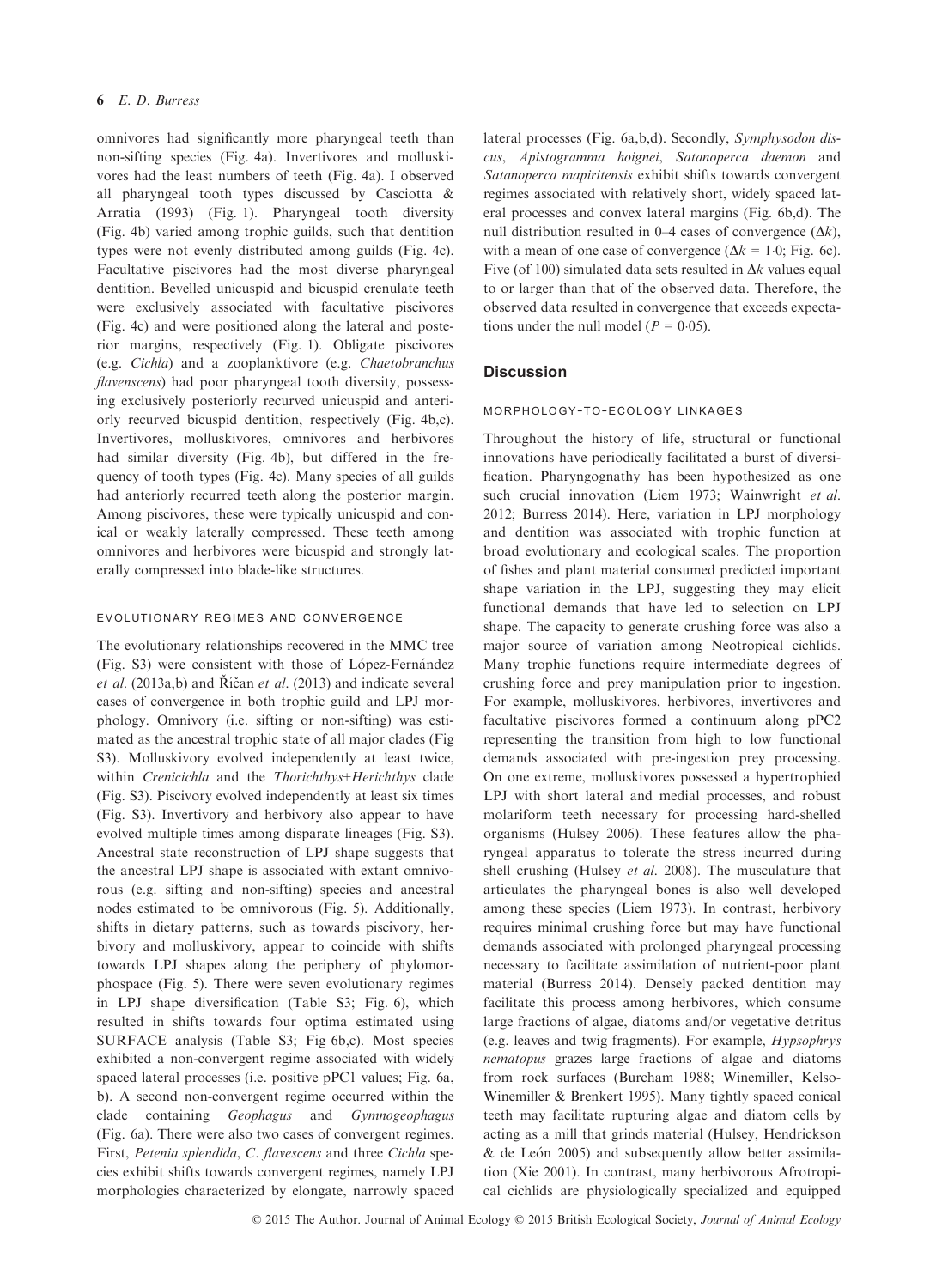

Fig. 3. Relationships between diet and phylogenetic principal components (pPC) that reflect major shape variation among the lower pharyngeal jaws of Neotropical cichlid fishes. Lines denote significant relationships. Positive and negative values of pPC1 are associated with widely and narrowly spaced lateral processes, respectively. Positive and negative values of pPC2 are associated with long and short lateral processes, respectively.

for algivory such that they have long digestive tracts and specific digestive enzymes (Sturmbaurer, Mark & Dallinger 1992) and often possess flattened LPJ teeth to merely pack material before ingestion (Liem 1973). Thus, modification of pharyngeal dentition and the digestive system may represent different solutions to managing poor quality food resources exploited by herbivorous Neotropical and Afrotropical cichlids, respectively.

Omnivory is ecologically complex and functionally demanding because an organism feeds at multiple trophic levels and consumes prey that vary greatly in nutrient content and digestibility (Rudnick & Resh 2005). Indeed, omnivores had highly variable LPJ morphologies, of which the non-sifting species partially overlapped with facultative piscivores, invertivores and herbivores in morphospace. Thus, this LPJ shape may represent a generalized shape suitable for many trophic functions such that different trophic niches may be utilized by merely modifying the types and number of pharyngeal teeth. For example, evolutionary shifts from non-sifting omnivory to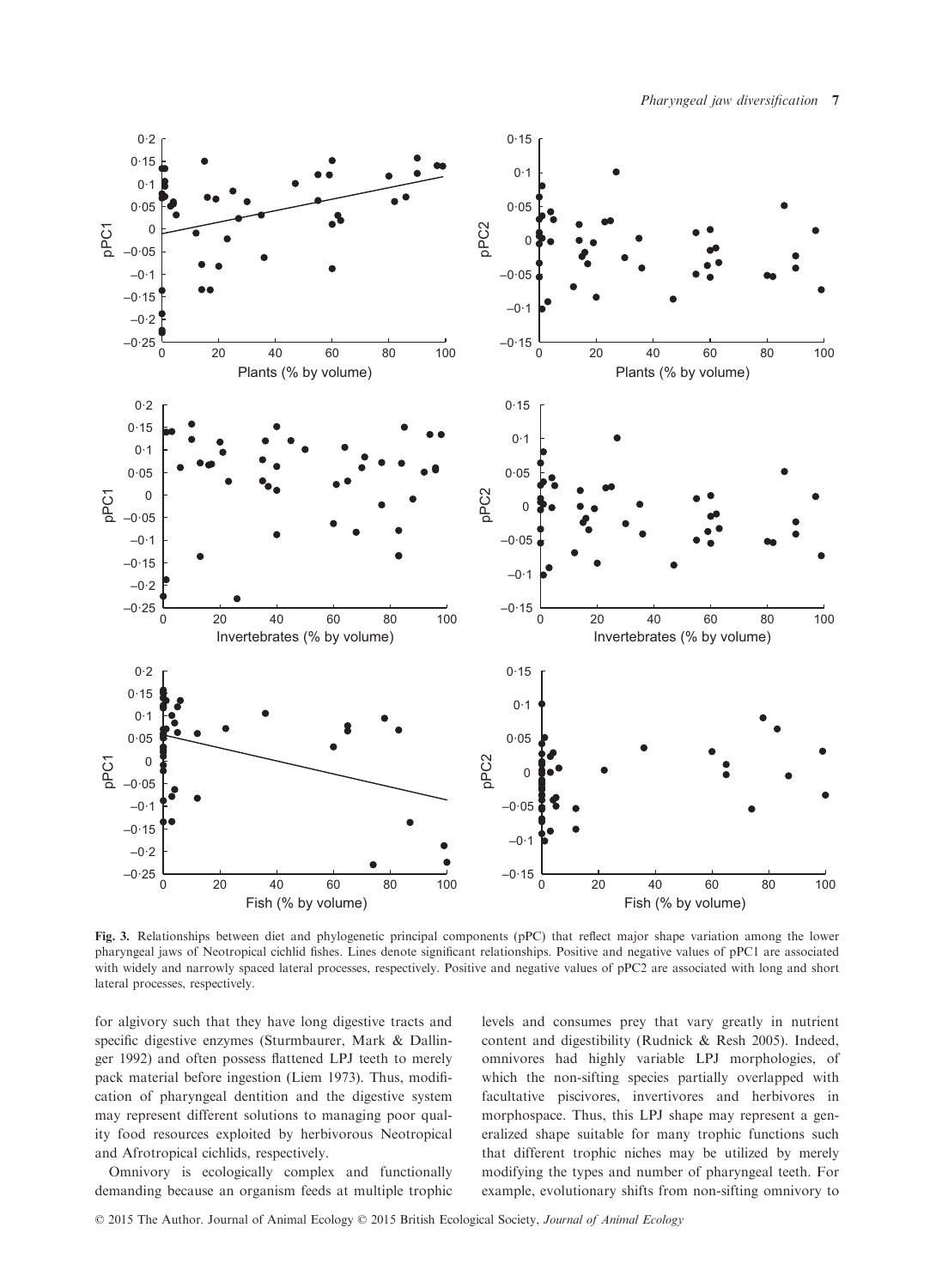

Fig. 4. Mean  $(\pm SD)$  pharyngeal tooth number (a), tooth types (b) and frequency (c) among generalized trophic guilds. Tooth types are adapted from Casciotta & Arratia (1993) and include (i) unicuspid, recurved anteriorly (URA), (ii) unicuspid, recurved posteriorly (URP), (iii) bicuspid, recurved anteriorly (BRA), (iv) bicuspid crenulate, (v) bevelled and (vi) molariform. See text for discussion of tooth types. Letters denote significant comparisons based on Tukey's Honestly Significant Difference post hoc tests. Colour codes are consistent among panels. For references to colour see the online version.

herbivory consists of increasing tooth number frequency of tooth types, rather than significant modification of LPJ shape. Indeed, this region of morphospace (i.e. positive pPC1 values) represents an adaptive optimum. In contrast, sifting omnivores occupy a unique region of morphospace with narrowly spaced lateral processes and long medial processes. This LPJ morphology may have coevolved with these species' laterally compressed bodies (i.e. narrowly spaced lateral processes) and large buccal cavities (i.e. long medial processes) associated with sifting behaviour and mouth brooding, respectively (López-Fernández et al. 2012; Arbour & López-Fernandez 2013). Because foraging via benthic sifting and mouth brooding co-occur in many groups such as Geophagus and Satanoperca, LPJ shape may be largely the result of integration



Fig. 5. Phylomorphospace depicting the ancestral state reconstruction of lower pharyngeal jaw (LPJ) shape and trophic guild. Branches reflect the magnitude and direction of changes in LPJ shape. Values of internal nodes were calculated using weighted square-change parsimony (Maddison 1991; Revell et al. 2007). Pie diagrams depict the likelihood of the ancestral trophic state based on maximum-likelihood (mk1 model) character state reconstruction (Maddison & Maddison 2011). Colour codes correspond to those in Fig. 2. For references to colour see the online version.

with other phenotypic traits associated with foraging and reproductive behaviour. If this is the case, selection favoured LPJ phenotypes that maximize the space available for sifting food and brooding young. Many of these sifting species (i.e. Gymnogeophagus and Geophagus) exhibit regime shifts towards an optima associated with narrowly spaced lateral processes of intermediate length with slightly concave lateral margins. The remaining sifting omnivores (e.g. Satanoperca), along with some non-sifting omnivores (i.e., Apistogramma and Symphysodon), exhibit regime shifts that converge upon an optimum associated with narrowly spaced lateral processes of intermediate length with slightly convex lateral margins.

Sifting omnivores also possessed more pharyngeal teeth than non-sifters and also tended to have bicuspid dentition. Benthic sifting is often considered an adaptive quality among Neotropical cichlids (López-Fernández et al. 2013a, 2014), and may encompass species that intentionally or inadvertently ingest plant material while targeting animal prey buried underneath sediments and detritus (López-Fernández et al. 2014). López-Fernández et al. (2014) found that sifting species were not more effective at physically unearthing buried prey, thus the functional advantages of LPJ specialization may be manifested after prey is taken into the mouth. The pharyngeal jaw functions much like a rake, separating edible materials from sediment (i.e. winnowing), which are expelled through the gill openings or the mouth (Drucker & Jensen 1991). Densely packed pharyngeal teeth may facilitate this process by increasing winnowing efficiency or versatility by allowing smaller items to be separated from sediment. The benthivory adaptive peak (López-Fernández et al. 2013a, 2014) is further refined here considering the existence of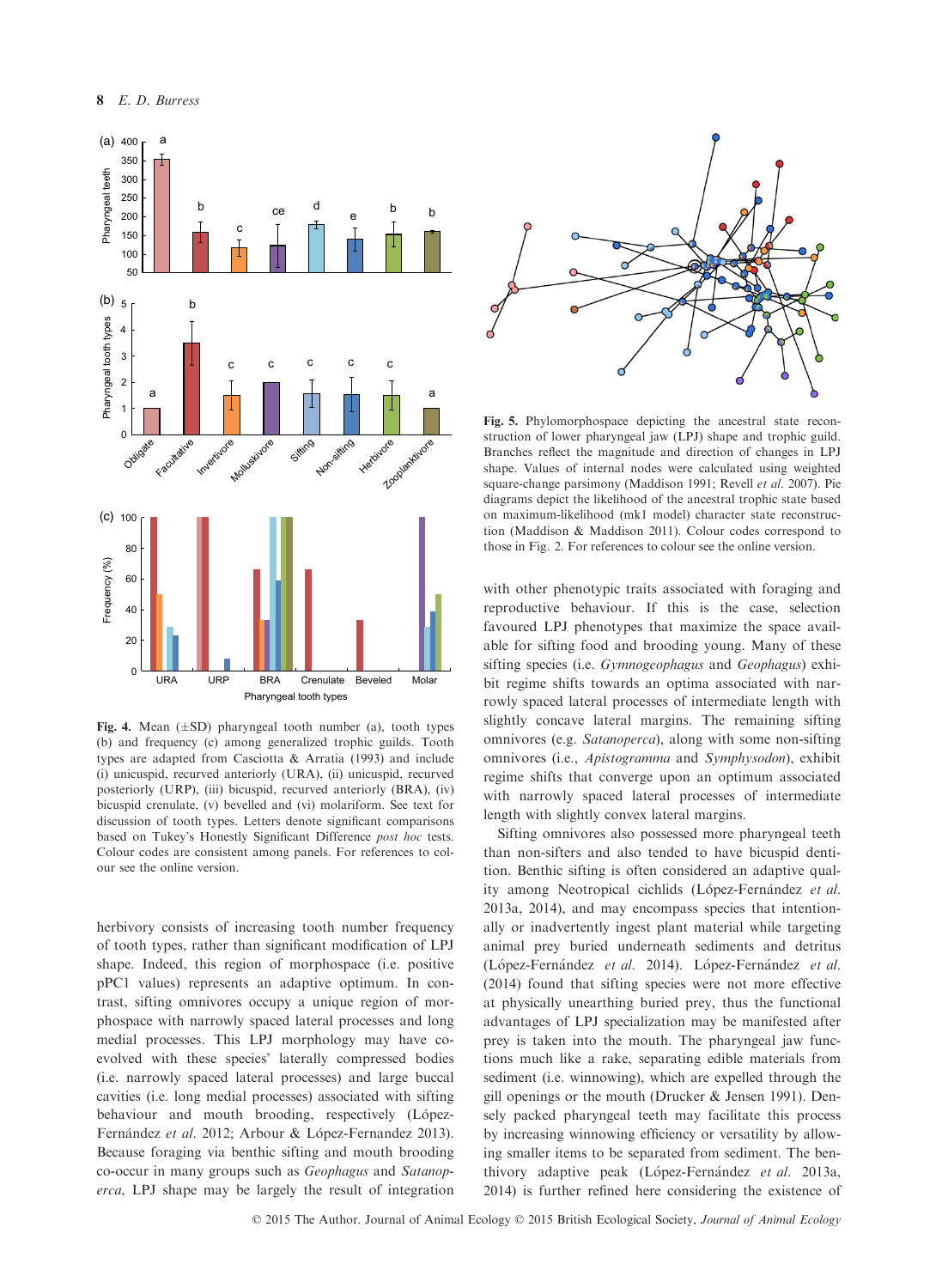

Fig. 6. Results from SURFACE analysis of lower pharyngeal jaw (LPJ) shape among Neotropical cichlid fishes. (a) Phylogeny, with convergent (coloured) and non-convergent (greyscale) regimes estimated from the best-fit model. (b) Trait values (phylogenetic principle components) that describe LPJ shape for each species (small circles) and estimated optima (large circles). Regime colours match those in the phylogeny. (c) Change in AICc during the forward and backward phases of the analysis. Dashed line represents the AICc value for an Ornstein–Uhlenbeck model of evolution. The frequency distribution of null models is inset. The red arrow indicates the position of the observed data ( $P = 0.05$ ). (d) Representative LPJs near each optima. For references to colour see the online version.

two distinct LPJ shape optima among these species. As described above, these optima can be distinguished by the concave or convex curvature of the lateral margins and highlight the complexity of the adaptive landscape such that a previously identified adaptive peak based on behaviour and external morphology (López-Fernández et al. 2013a, 2014) may encompass two distinct trophic optima as revealed by regimes of LPJ evolution.

Piscivory is often considered an adaptive peak among fishes (Collar et al. 2009) and specifically among Neotropical cichlids (López-Fernández et al. 2013a). Among Neotropical cichlids, piscivory is associated with two discrete LPJ morphologies: long, narrowly spaced lateral

processes (e.g. Cichla and Petenia) and long, widely spaced lateral processes (e.g. Acaronia, Caquetaia, Crenicichla and Parachromis). These groups represent obligate and facultative piscivores, respectively. Cichla have poorly developed musculature associated with the pharyngeal apparatus (Liem 1973) and pharyngeal dentition that is adapted purely for food transport (i.e. grasping), with no provisions for processing prey prior to swallowing (i.e. tearing or crushing). Cichla, along with another obligate piscivore (Petenia) and a zooplanktivore (Chateobranchus), exhibit regime shifts that converge upon a LPJ optima. Piscivory and zooplanktivory likely share a reduced need for pharyngeal processing considering they

© 2015 The Author. Journal of Animal Ecology © 2015 British Ecological Society, Journal of Animal Ecology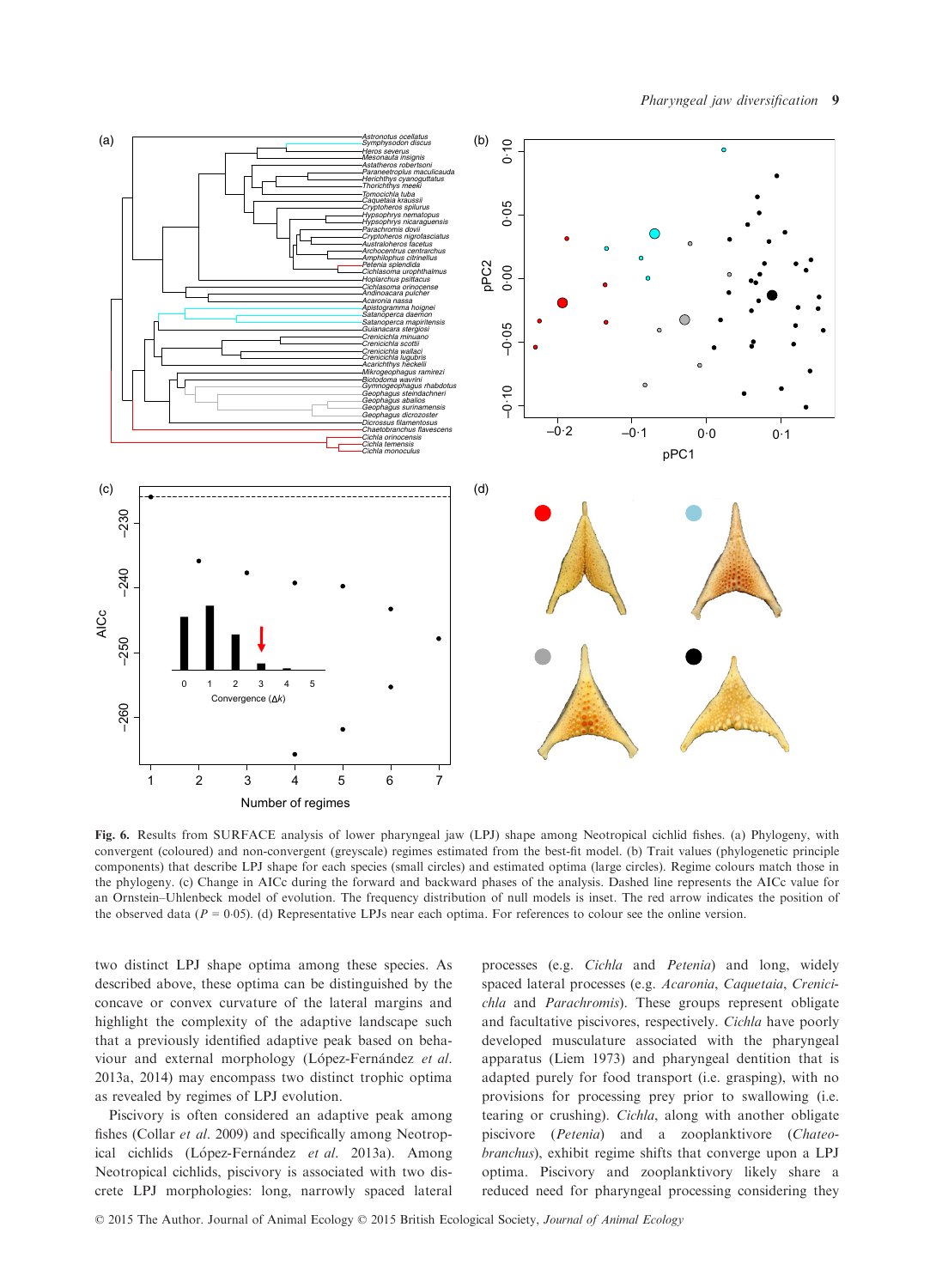swallow prey whole (Winemiller 1989; Burress et al. 2015). In contrast, facultative piscivores consume important fractions of secondary prey items and have fewer and more diversely shaped and sized pharyngeal teeth that may facilitate processing this wider variety of prey items (i.e. insects and crustaceans). For example, these species often possess large conical teeth along the LPJ midline, particularly medially at the posterior margin. Functionally, such enlarged dentition may limit pharyngeal gape (Wainwright 1991; Burress et al. 2015), but may facilitate exploitation of various prey types that require processing such as tearing or crushing actions (Burress 2014). One such prey item are large littoral crustaceans, which supplement the diets of many of these species (Winemiller, Kelso-Winemiller & Brenkert 1995; Montaña & Winemiller 2009; Burress 2012). Having the functional plasticity necessary to feed on different prey types would be particularly favourable when resource availability fluctuates or is unpredictable (Winemiller 1990; Burress et al. 2015).

Phenotypic plasticity can be observed and experimentally induced in cichlid fishes (Huysseune 1995; Hulsey, Hendrickson & de León 2005; Hulsey et al. 2008; Muschick et al. 2011). Phenotypic plasticity is observed at a scale (i.e. population) that is finer than considered in this study (i.e. species); nonetheless, plasticity in LPJ shape may confound some of the aforementioned interpretations, particularly those associated with foraging along the soft-to-hard-shelled prey axis. Most literature dealing with phenotypic plasticity in cichlid LPJs pertains to exploitation of soft- and hard-bodied prey (Huysseune 1995; Hulsey, Hendrickson & de León 2005; Hulsey 2006); thus, phenotypic plasticity could be particularly confounding in the conclusions drawn about molluskivory. However, there were no obvious mismatches between the dietary literature and LPJ morphologies of the species examined. Nonetheless, plasticity in LPJ shape and dietary patterns likely contribute some of the variation observed in this study and may explain some of the overlap among trophic guilds (Witte, Barel & Van Oijen 1997).

## phylogenetic considerations

The sister group of Neotropical cichlids, African cichlids (Pseudocrenilabrinae), also exhibit diverse LPJ shapes that appear to be associated with their diet and diversification (Muschick, Indermaur & Salzburger 2012; Muschick et al. 2014). Although LPJ diversification has been studied at broad scales (Muschick, Indermaur & Salzburger 2012; Muschick et al. 2014), diet has not been explicitly linked to LPJ morphology. Nevertheless, African cichlids exhibit many of the same LPJ modifications as Neotropical cichlids. For example, piscivores have reduced LPJs with elongate lateral and medial processes and recurved teeth (Liem 1973; Hellig et al. 2010), whereas molluskivores have hypertrophied LPJs with short processes and molariform teeth (Huysseune 1995). Pharyngeal dentition among African cichlids is also characterized by myriad tooth types including many that are observed in Neotropical cichlids, such as unicuspid and bicuspid teeth that can be molariform, flattened, recurved and/or blade-like in shape (Liem 1973). Thus, many of the morphology-to-trophic linkages described herein are likely generalizable across cichlids (Burress 2014).

The sister group of cichlids, the engineer blennies (Pholidichthys), have modified pharyngeal arches, but do not exhibit pharyngognathy (Wainwright et al. 2012; Near et al. 2013). Similar to cichlids, they have two independent upper pharyngeal jaw bones and the 5th ceratobranchials are fused into a single structure (i.e. the LPJ; Springer & Friehofer 1976). However, in contrast, their pharyngeal dentition is simple and non-specialized, consisting of conical recurved teeth (Springer & Friehofer 1976). The Pholidichthyidae consists of only two species, suggesting that merely exhibiting components of phayngognathy is not sufficient for impressive diversification. More disparately related groups, such as the Labridae (wrasses), Embiotocidae (surfperches) and Pomacentridae (damselfishes) exhibit more diverse pharyngeal jaw morphologies and correspondingly more species diversity (Wainwright et al. 2012). Surfperches and damselfishes have perhaps the most similar pharyngeal jaw arrangement to cichlids, such that they have muscular slings that allow for a biting mechanism and a fused lower jaw element (Wainwright et al. 2012). However, pharyngognathy likely evolved independently among these groups (Wainwright et al. 2012).

## conclusions

Modification of LPJ shape and dentition results in numerous trophic adaptations, most notably associated with the evolution of piscivory, benthic sifting, herbivory and molluskivory, thus, increasing access to nutrient sources, and subsequently ecological niches, that would not otherwise be available. For example, nutrients from hardshelled organisms such as mollusks or nutrient-poor materials such as algae are exploitable due to specializations of LPJ shape and dentition. LPJ shape (Hulsey et al. 2008) and dentition (Hulsey, Hendrickson & de León 2005) may affect the efficiency (i.e. handling time) associated with exploitation of specific prey items or may preclude exploitation altogether (Burress et al. 2015). Similar LPJ morphologies and dentition have evolved independently in association with piscivory and sifting omnivory. Thus, LPJ shape and tooth morphology may have an adaptive value within an ecologically diverse and speciose radiation of Neotropical cichlids. Indeed, ecological diversification has played a key role in cichlid speciation. For example, divergence in LPJ shape has been associated with ecological speciation events in Neotropical lakes (Barluenga et al. 2006; Elmer et al. 2010) and rivers (Burress et al. 2013a) and adaptive radiation in the East African Great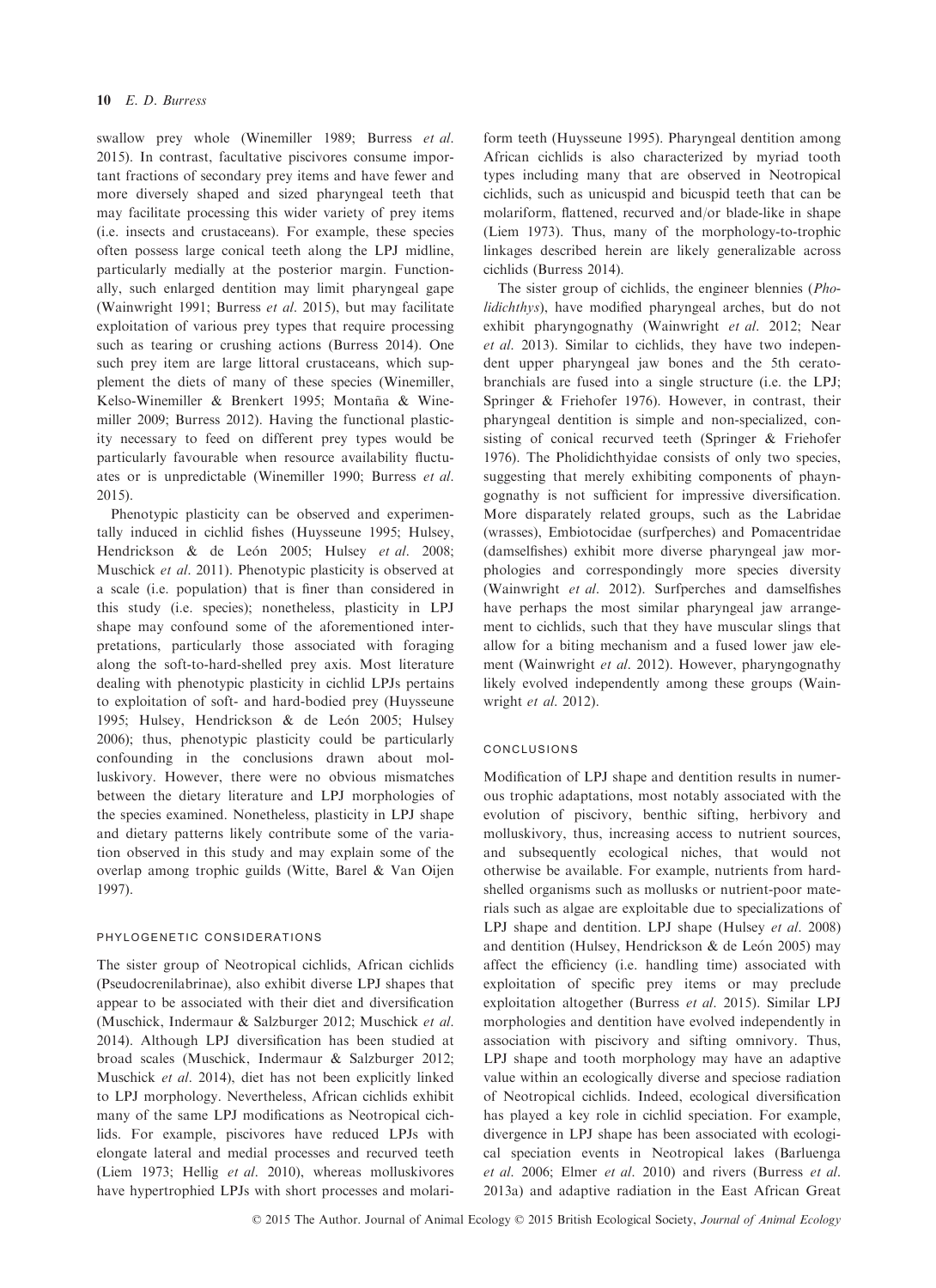Lakes (Muschick, Indermaur & Salzburger 2012). Furthermore, pharyngeal dentition is more diverse than that of the premaxilla and dentary (i.e. oral dentition) among Neotropical cichlids (Casciotta & Arratia 1993) and may have played an important role in their proliferation (Burress 2014), much like craniofacial diversification among Afrotropical cichlids (Hulsey et al. 2010). Here, I have extrapolated existing knowledge of the form to function linkage of the LPJ from intraspecific (Hulsey 2006; Hellig et al. 2010), species pair (Kidd, Kidd & Kocher 2006; Hulsey et al. 2008) and congeneric (Burress et al. 2013a, 2015) contexts to a lineage that represents a major teleost adaptive radiation (López-Fernández et al. 2013a; McMahan et al. 2013) that spans North, Central and South America. Pharyngognathy has likely facilitated the exploitation of novel resources during the rapid and extensive diversification of cichlid fishes.

#### Acknowledgements

I am grateful to Shobnom Ferdous for guidance with geometric morphometric analyses and Milton Tan for constructing the MCC tree. Jonathan W. Armbruster provided feedback on an earlier draft of this manuscript. Insight from Martin Genner and three anonymous reviewers improved the manuscript. This research was partially funded by the Jim Smith Endowment Fund and the Guy Jordan Endowment Fund. This is contribution #719 of the Auburn University Museum of Natural History.

#### Data accessibility

Data are presented in the manuscript and its Supporting information or are already available in the literature from López-Fernández et al. (2013b) <http://dx.doi.org/10.5061/dryad.34621>.

#### **References**

- Arbour, J.H. & López-Fernandez, H. (2013) Ecological variation in South American geophagine cichlids arose during an early burst of adaptive morphological and functional evolution. Proceedings of the Royal Society of London. Series B. Biological Sciences, 280, 20130849.
- Ayres, D.L., Darling, A., Zwickl, D.J., Beerli, P., Holder, M.T., Lewis, P.O. et al. (2011) BEAGLE: an application programming interface and high-performance computing library for statistical phylogenetics. Systematic Biology, 61, 170–173.
- Barluenga, M., Stölting, K.N., Salzburger, W., Muschick, M. & Meyer, A. (2006) Sympatric speciation in Nicaraguan Crater Lake cichlid fish. Nature, 439, 719–723.
- Burcham, J. (1988) Fish communities and environmental characteristics of two lowland streams in Costa Rica. Revista de Biologia Tropical, 36, 273–285.
- Burress, E.D. (2012) Food web structure of a subtropical South American stream with particular focus on the co-evolution of form and function in an endemic species flock. MSc Thesis, Appalachian State University, Boone, NC, USA. Available at [http://libres.uncg.edu/ir/f/Burress,%](http://libres.uncg.edu/ir/f/Burress,%20Edward_2010_Thesis.pdf/) [20Edward\\_2010\\_Thesis.pdf/.](http://libres.uncg.edu/ir/f/Burress,%20Edward_2010_Thesis.pdf/)
- Burress, E.D. (2014) Cichlid fishes as models of ecological diversification: patterns, mechanisms, and consequences. Hydrobiologia, 2014, 1–21.
- Burress, E.D., Duarte, A., Serra, W.S., Loureiro, M., Gangloff, M.M. & Siefferman, L. (2013a) Functional diversification within a predatory species flock. PLoS ONE, 8, e80929.
- Burress, E.D., Duarte, A., Serra, W.S., Gangloff, M.M. & Siefferman, L. (2013b) Species-specific ontogenetic diet shifts among Neotropical
- 
- Crenicichla: using stable siotopes and tissue stoichiometry. Journal of Fish Biology, 82, 1904–1915.

cichlid fishes. Ecology of Freshwater Fish, doi: [10.1111/eff.12236.](http://dx.doi.org/10.1111/eff.12236) [Epub ahead of print].

- Casciotta, J.R. & Arratia, G. (1993) Jaws and teeth of American cichlids (Pisces: Labroidei). Journal of Morphology, 217, 1-36.
- Cochran-Biederman, J.L. & Winemiller, K.O. (2010) Relationships among habitat, ecomorphology and diets of cichlids in the Bladen River, Belize. Environmental Biology of Fishes, 88, 143–152.
- Collar, D.C., O'Meara, B.C., Wainwright, P.C. & Near, T.J. (2009) Piscivory limits diversification of feeding morphology in centrarchid fishes.
- Evolution, 63, 1557–1573. Crampton, W.G.R. (2008) Ecology and life history of an Amazon floodplain cichlid: the discus fish Symphysodon (Perciformes: Cichlidae). Neotropical Ichthyology, 6, 599–612.
- Drucker, E.G. & Jensen, J.S. (1991) Functional analysis of a specialized prey processing behavior: winnowing by surfperches (Teleostei: Embiotocidae). Journal of Morphology, 210, 267–287.
- Drummond, A.J., Suchard, M.A., Xie, D. & Rambaut, A. (2012) Bayesian phylogenetics with BEAUti and the BEAST 1.7. Molecular Biology and Evolution, 29, 1969–1973.
- Elmer, K.R., Lehtonen, T.K., Kautt, A.F., Harrod, C. & Meyer, A. (2010) Rapid sympatric ecological differentiation of Crater Lake cichlid fishes within historic times. BMC Biology, 8, 60.
- Fraser, G.J., Hulsey, C.D., Bloomquist, R.F., Uyesugi, K., Manley, N.R. & Streelman, J.T. (2009) An ancient gene network is co-opted for teeth on old and new jaws. PLOS Biology, 7, e1000031.
- Gunter, H.M., Fan, S., Xiong, F., Franchini, P., Fruciano, C. & Meyer, A. (2013) Shaping development through mechanical strain: the transcriptional basis of diet-induced phenotypic plasticity in cichlid fish. Molecular Ecology, 22, 4516–4531.
- Hawlitschek, O., Yamamoto, K.C. & Carvalho-Neto, F.G.M.R. (2013) Diet composition of fish assemblage of Lake Tupe, Amazonas, Brazil. Revista Colombiana de Ciencia Animal, 5, 313–326.
- Hellig, C.J., Kerschbaumer, M., Defc, K.M. & Koblmüller, S. (2010) Allometric shape change of the lower pharyngeal jaw correlates with a dietary shift to piscivory in a cichlid fish. Naturwissenschaften, 97, 663– 672.
- Higham, T.E., Hulsey, C.D., Říčan, O. & Carroll, A.M. (2006) Feeding with speed: prey capture evolution in cichlids. Journal of Evolutionary Biology, 20, 70–78.
- Hinojosa-Garro, D., Arceo-Gómez, J., Zamrano, L. & Escalera-Vázquez, L.H. (2013) Fish diet composition in permanent and semi-permanent pools in tropical wetlands of the Yucatan Peninsula. Neotropical Ichthyology, 11, 881–890.
- Hulsey, C.D. (2006) Function of a key morphological innovation: fusion of the cichlid pharyngeal jaw. Proceedings of the Royal Society of London. Series B. Biological Sciences, 273, 669-675.
- Hulsey, C.D., Hendrickson, D.A. & de León, F.J.G. (2005) Trophic morphology, feeding performance and prey use in the polymorphic fish Herichthys minckleyi. Evolutionary Ecology Research, 7, 303–324.
- Hulsey, C.D., Marks, J., Hendrickson, D.A., Williamson, C.A., Cohen, A.E. & Stephens, M.J. (2006) Feeding specialization in Herichthys minckleyi: a trophically polymorphic fish. Journal of Fish Biology, 68, 1399–1410.
- Hulsey, C.D., Roberts, R.J., Lin, A.S.P., Guldberg, R. & Streelman, T.J. (2008) Convergence in a mechanically complex phenotype: detecting structural adaptations for crushing in cichlid fish. Evolution, 62, 1587–1599.
- Hulsey, C.D., Mims, M.C., Parnell, N.F. & Streelman, J.T. (2010) Comparative rates of lower jaw diversification in cichlid adaptive radiations. Journal of Evolutionary Biology, 23, 1456–1467.
- Huysseune, A. (1995) Phenotypic plasticity in the lower pharyngeal jaw dentition of Astatoreochromis alluaudi (Teleostei: Cichlidae). Archives of Oral Biology, 40, 1005–1014.
- Ingram, T. & Mahler, D.L. (2013) SURFACE: detecting convergent evolution from comparative data by fitting Ornstein-Uhlenbeck models with stepwise Akaike Information Criterion. Methods in Ecology and Evolution, 4, 416–425.
- Kidd, M.R., Kidd, C.E. & Kocher, T.D. (2006) Axes of differentiation in the bower-building cichlids of Lake Malawi. Molecular Ecology, 15, 459–478.
- Liem, K.F. (1973) Evolutionary strategies and morphological innovations: cichlid pharyngeal jaws. Systematic Zoology, 22, 425–441.
- López-Fernández, H., Winemiller, K.O. & Honeycutt, R.L. (2010) Multilocus phylogeny and rapid radiations in Neotropical cichlid fishes (Percifromes: Cichlidae: Cichlinae). Molecular Phylogenetics and Evolution, 55, 1070–1086.